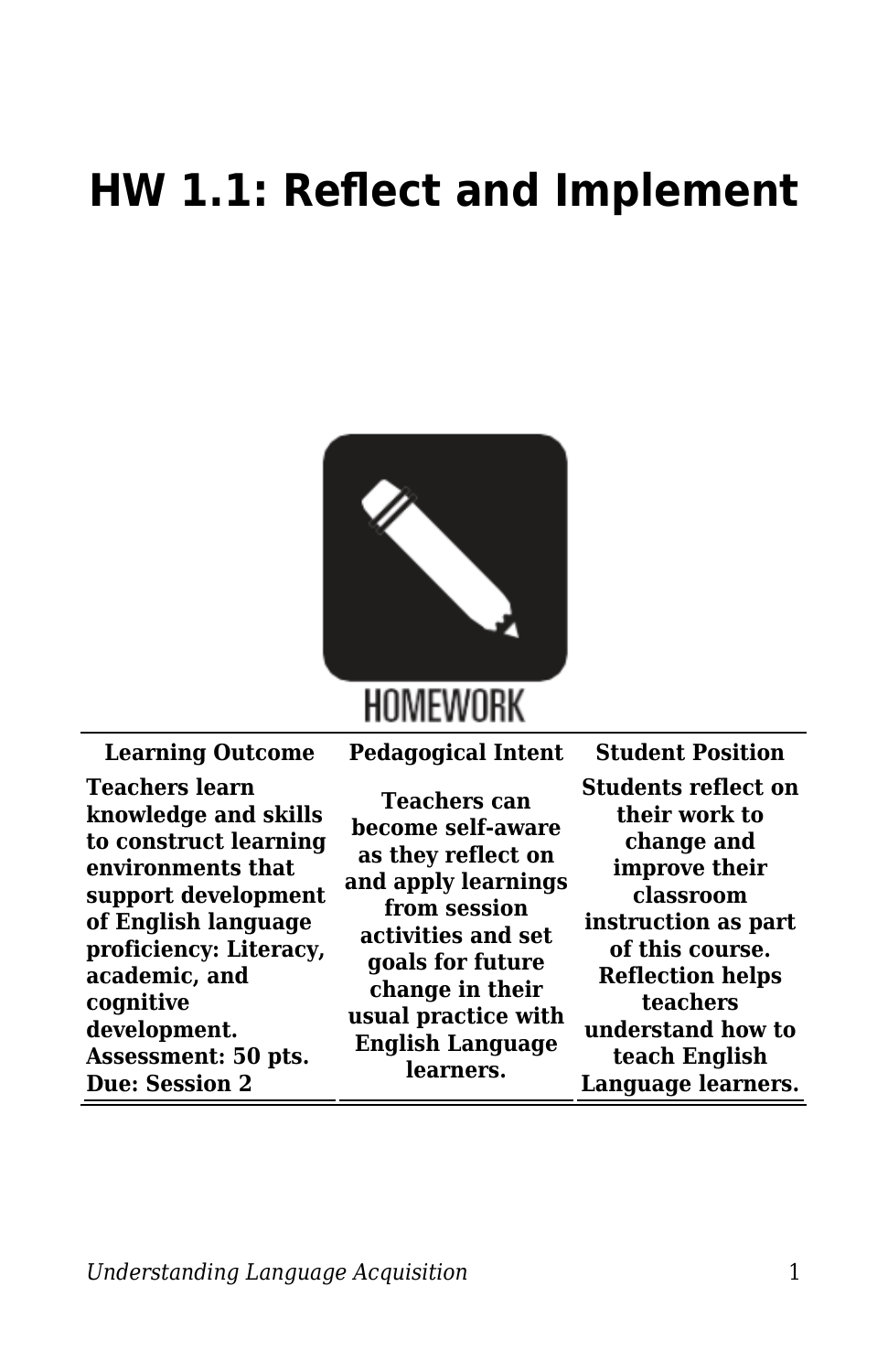## **Instructions:**

Each Week's Reflection Journal (to be completed after each session)

Repond to the following prompts in your reflection journal:

- 1. In what way(s) did my understanding deepen, enlarge, or undergo change?
- 2. What will I purposefully keep the same in my practice due to my new understanding?
- 3. What will I intentionally change in my practice due to my new understanding?
- 4. Since you finished the Foundations Course, what have you applied from that course to your work with English Language Learners?